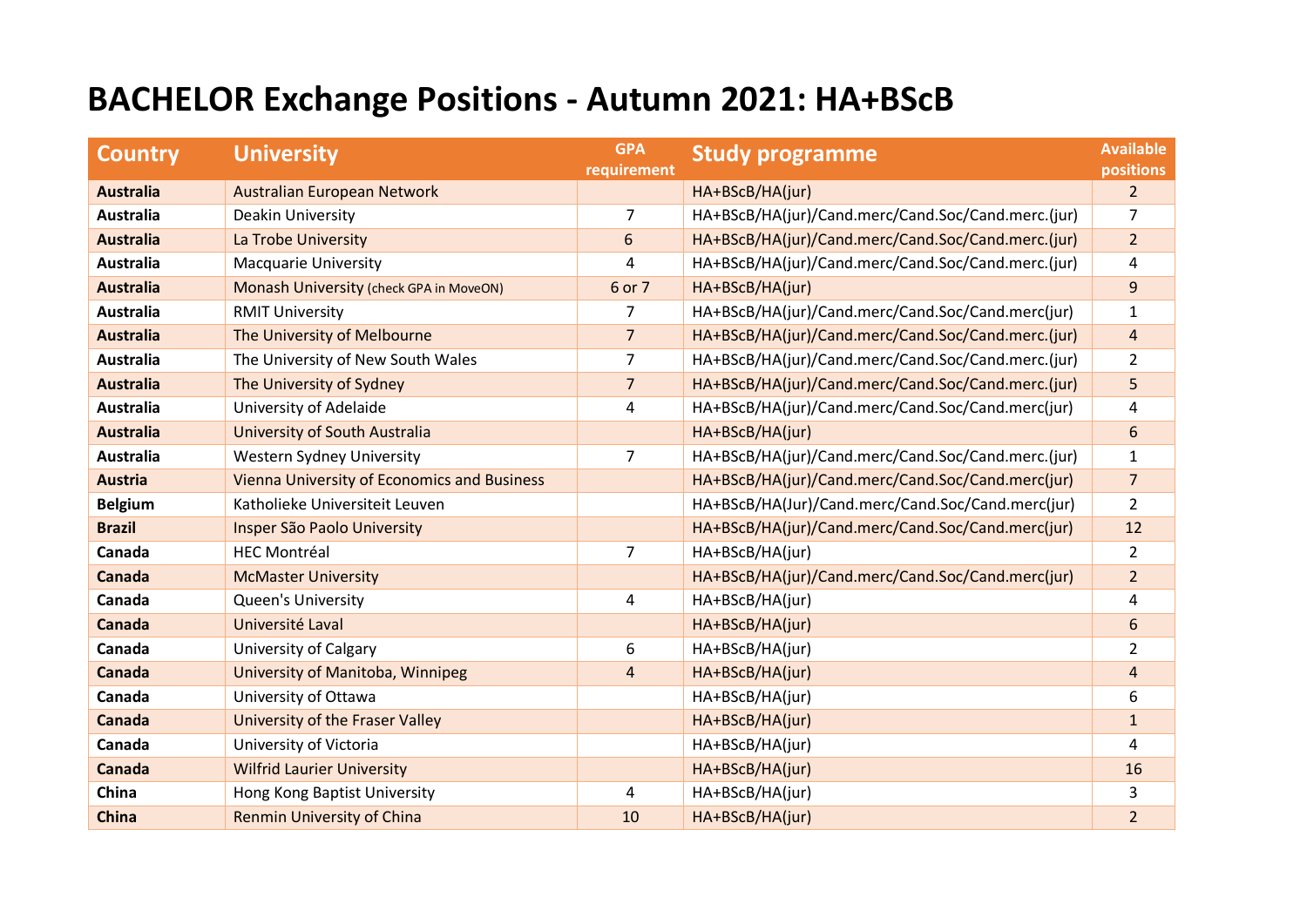| China                 | Shanghai Fudan University                         |                | HA+BScB/HA(jur)/Cand.merc/Cand.Soc/Cand.merc.(jur) | $\mathbf{1}$            |
|-----------------------|---------------------------------------------------|----------------|----------------------------------------------------|-------------------------|
| <b>China</b>          | The University of Hong Kong                       | $\overline{7}$ | HA+BScB/HA(jur)                                    | 5                       |
| China                 | University of Nottingham, Ningbo                  |                | HA+BScB/HA(jur)/Cand.merc/Cand.Soc/Cand.merc.(jur) | $\overline{2}$          |
| <b>China</b>          | <b>Xiamen University</b>                          |                | HA+BScB/HA(jur)                                    | $\overline{2}$          |
| <b>Czech Republic</b> | University of Economics, Prague                   |                | HA+BScB/HA(jur)/Cand.merc/Cand.Soc/Cand.merc(jur)  | $\overline{2}$          |
| <b>Finland</b>        | <b>Aalto University</b>                           |                | HA+BScB/HA(jur)/Cand.merc/Cand.Soc/Cand.merc(jur)  | $\overline{a}$          |
| <b>France</b>         | <b>ESC Rennes School of Business</b>              |                | HA+BScB/HA(jur)/Cand.merc/Cand.Soc/Cand.merc(jur)  | 4                       |
| <b>France</b>         | <b>ESSEC Business School</b>                      |                | HA+BScB/HA(jur)                                    | $\overline{\mathbf{4}}$ |
| <b>France</b>         | <b>Toulouse Business School</b>                   |                | HA+BScB/HA(jur)/Cand.merc/Cand.Soc/Cand.merc(jur)  | 6                       |
| Germany               | Humboldt-Universität zu Berlin                    |                | HA+BScB/HA(jur)/Cand.merc/Cand.Soc/Cand.merc(jur)  | $\mathbf{1}$            |
| Germany               | Ludwig-Maximillians-Universitat Munchen           |                | HA+BScB/HA(jur)/Cand.merc/Cand.Soc/Cand.merc(jur)  | $\mathbf{1}$            |
| <b>Germany</b>        | Universitat zu Köln                               |                | HA+BScB/HA(jur)/Cand.merc/Cand.Soc/Cand.merc(jur)  | 4                       |
| Germany               | University of Mannheim                            |                | HA+BScB/HA(jur)/Cand.merc/Cand.Soc/Cand.merc(jur)  | 3                       |
| <b>Greece</b>         | Athens University of Economics & Business         |                | HA+BScB/HA(jur)                                    | 4                       |
| <b>Hong Kong</b>      | City University of Hong Kong                      |                | HA+BScB/HA(jur)                                    | 7                       |
| <b>Hong Kong</b>      | Hong Kong Polytechnic University                  |                | HA+BScB/HA(jur)                                    | 8                       |
| <b>Hong Kong</b>      | Hong Kong University of Science & Technology      |                | HA+BScB/HA(jur)                                    | 4                       |
| <b>Hungary</b>        | <b>Corvinus University of Budapest (Corvenius</b> |                | HA+BScB/HA(jur)/Cand.merc/Cand.Soc/Cand.merc(jur)  | $\overline{4}$          |
|                       | <b>Business School)</b>                           |                |                                                    |                         |
| Iceland               | Reykjavik University                              |                | HA+BScB/HA(jur)/Cand.merc/Cand.Soc/Cand.merc(jur)  | 4                       |
| <b>Ireland</b>        | <b>Dublin Institute of Technology</b>             |                | HA+BScB/HA(jur)                                    | $\overline{\mathbf{4}}$ |
| Ireland               | National University Of Ireland, Galway            |                | HA+BScB/HA(jur)                                    | 3                       |
| <b>Ireland</b>        | <b>University of Limerick</b>                     |                | HA+BScB/HA(jur)                                    | $\overline{2}$          |
| Italy                 | <b>Bocconi University</b>                         |                | HA+BScB/HA(jur)/Cand.merc/Cand.Soc/Cand.merc(jur)  | 4                       |
| <b>Italy</b>          | Universita degli studi di Venezia Ca'Foscari      |                | HA+BScB/HA(jur)/Cand.merc/Cand.Soc/Cand.merc(jur)  | 4                       |
| Italy                 | University Luiss Guido Carli                      |                | HA+BScB/HA(jur)/Cand.merc/Cand.Soc/Cand.merc(jur)  | 4                       |
| Japan                 | Hitotsubashi University                           | $\overline{4}$ | HA+BScB/HA(jur)                                    | 4                       |
| Japan                 | Nagoya University of Commerce & Business          |                | HA+BScB/HA(jur)                                    | 4                       |
| Japan                 | <b>Rikkyo University</b>                          |                | HA+BScB/HA(jur)                                    | 4                       |
| Japan                 | Waseda University                                 | $\overline{7}$ | HA+BScB/HA(jur)/Cand.merc/Cand.Soc/Cand.merc.(jur) | 4                       |
| <b>Kazakhstan</b>     | <b>KIMEP University</b>                           | $\overline{4}$ | HA+BScB/HA(Jur)                                    | $\overline{a}$          |
| <b>Korea</b>          | Korea University                                  |                | HA+BScB/HA(jur)                                    | 2                       |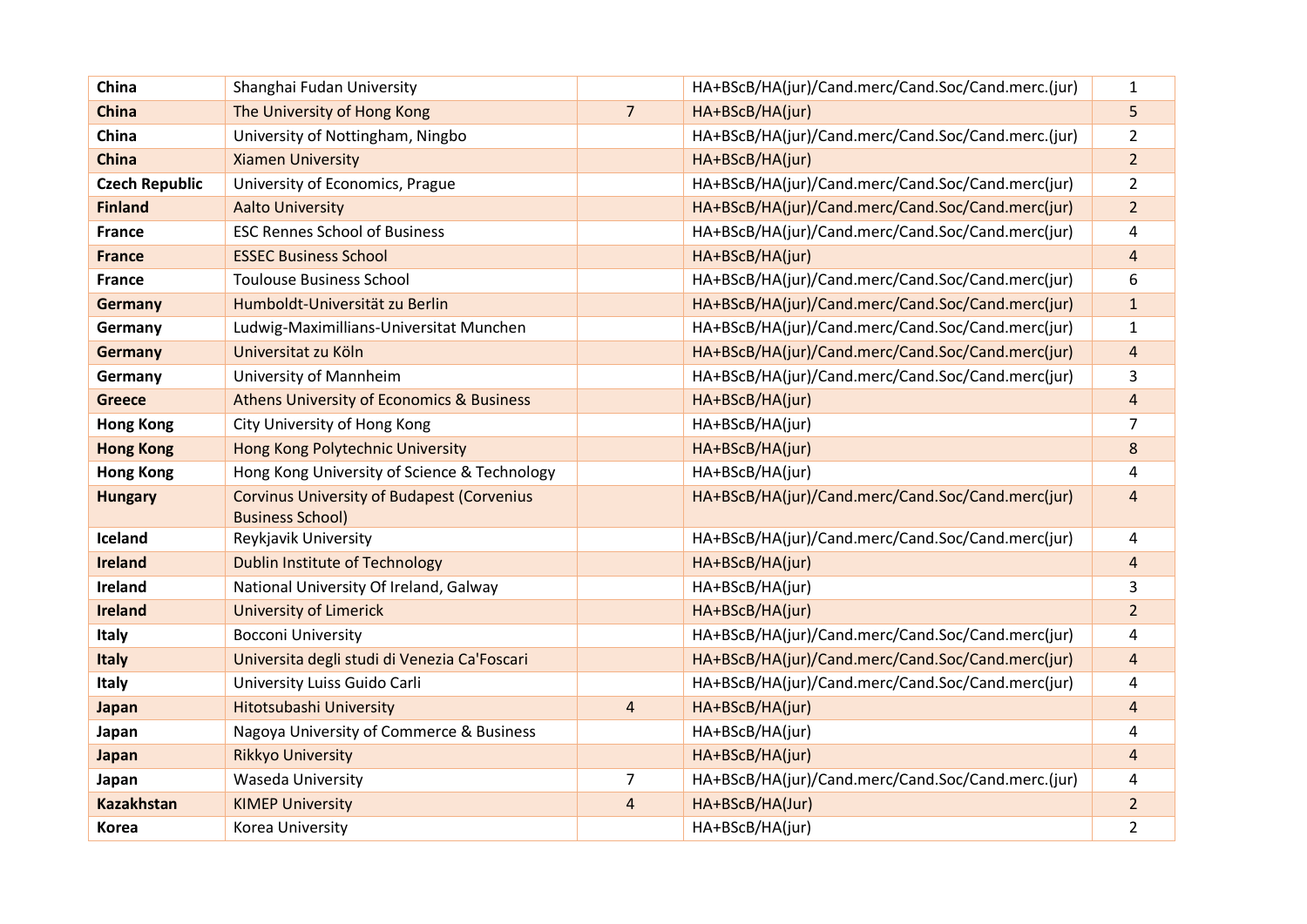| <b>Korea</b>       | <b>Kyung Hee University</b>                       |                | HA+BScB/HA(jur)                                    | $\mathbf{1}$   |
|--------------------|---------------------------------------------------|----------------|----------------------------------------------------|----------------|
| <b>Korea</b>       | Sogang University                                 |                | HA+BScB/HA(jur)/Cand.merc/Cand.Soc/Cand.merc.(jur) | 4              |
| <b>Korea</b>       | <b>Yonsei University</b>                          | $\overline{7}$ | HA+BScB/HA(jur)                                    | $\overline{a}$ |
| Latvia             | Stockholm School of Economics in Riga             |                | HA+BScB/HA(jur)                                    | $\overline{2}$ |
| Lithuania          | <b>Vilnius University</b>                         |                | HA+BScB/HA(jur)/Cand.merc/Cand.Soc/Cand.merc(jur)  | 2 <sup>1</sup> |
| <b>Malaysia</b>    | The University of Nottingham, Malaysia Campus     | $\overline{7}$ | HA+BScB/HA(jur)                                    | $\overline{2}$ |
| <b>Mexico</b>      | <b>ITESM, Monterrey Campus, Mexico</b>            | $\overline{4}$ | HA+BScB/HA(Jur)/Cand.merc/Cand.Soc/Cand.merc(jur)  | 8              |
| <b>Mexico</b>      | Universidad de Monterrey                          |                | HA+BScB/HA(jur)                                    | 8              |
| <b>Netherlands</b> | Erasmus Universiteit Rotterdam                    |                | HA+BScB/HA(jur)                                    | 4              |
| <b>Netherlands</b> | <b>Maastricht University</b>                      |                | HA+BScB/HA(jur)/Cand.merc/Cand.Soc/Cand.merc(jur)  | $\mathbf{1}$   |
| <b>Netherlands</b> | <b>Universiteit Utrecht</b>                       |                | HA+BScB/HA(jur)                                    | $\overline{2}$ |
| <b>Netherlands</b> | Vrije Universiteit Amsterdam                      |                | HA+BScB/HA(jur)/Cand.merc/Cand.Soc/Cand.merc(jur)  | 4              |
| <b>New Zealand</b> | <b>Auckland University of Technology</b>          |                | HA+BScB/HA(jur)                                    | $\overline{2}$ |
| <b>New Zealand</b> | The University of Auckland                        | $\overline{7}$ | HA+BScB/HA(jur)                                    | $\mathbf{1}$   |
| <b>New Zealand</b> | University of Otago                               | $\overline{7}$ | HA+BScB/HA(jur)                                    | $\overline{a}$ |
| <b>Norway</b>      | BI Norwegian Business School                      |                | HA+BScB/HA(jur)/Cand.merc/Cand.Soc/Cand.merc(jur)  | 4              |
| <b>Norway</b>      | Norwegian School of Economics & Business<br>(NHH) |                | HA+BScB/HA(jur)/Cand.merc/Cand.Soc/Cand.merc(jur)  | $\overline{2}$ |
| Peru               | Universidad del Pacífico                          |                | HA+BScB/HA(jur)                                    | 6              |
| Portugal           | Universidade Católica Portuguesa Lisboa           |                | HA+BScB/HA(jur)/Cand.merc/Cand.Soc/Cand.merc(jur)  | $\mathbf{1}$   |
| Portugal           | Universidade do Porto                             |                | HA+BScB/HA(jur)/Cand.merc/Cand.Soc/Cand.merc(jur)  | $\overline{2}$ |
| <b>Portugal</b>    | Universidade Nova de Lisboa                       |                | HA+BScB/HA(jur)/Cand.merc/Cand.Soc/Cand.merc(jur)  | 8              |
| Singapore          | National University of Singapore (NUS)            |                | HA+BScB/HA(jur)                                    | 15             |
| <b>Singapore</b>   | <b>Singapore Management University</b>            |                | HA+BScB/HA(jur)                                    | 6              |
| Slovenia           | University of Ljubljana                           |                | HA+BScB/HA(jur)/Cand.merc/Cand.Soc/Cand.merc(jur)  | $\mathbf{1}$   |
| <b>Spain</b>       | <b>Carlos III University of Madrid</b>            |                | HA+BScB/HA(jur)/Cand.merc/Cand.Soc/Cand.merc(jur)  | $\overline{4}$ |
| Spain              | <b>Public University of Navarra</b>               |                | HA+BScB/HA(jur)                                    | $\overline{2}$ |
| Sweden             | Göteborgs Universitet                             |                | HA+BScB/HA(jur)/Cand.merc/Cand.Soc/Cand.merc(jur)  | $\overline{2}$ |
| <b>Taiwan</b>      | <b>National Taiwan University</b>                 | 6              | HA+BScB/HA(jur)                                    | 1              |
| <b>Thailand</b>    | <b>Chulalongkorn University</b>                   |                | HA+BScB/HA(jur)/Cand.merc/Cand.Soc/Cand.merc(jur)  | $\overline{2}$ |
| <b>Thailand</b>    | <b>Thammasat University</b>                       |                | HA+BScB/HA(jur)                                    | $\overline{2}$ |
| <b>Turkey</b>      | <b>Koc University</b>                             | $\overline{4}$ | HA+BScB/HA(jur)/Cand.merc/Cand.Soc/Cand.merc(jur)  | $\overline{a}$ |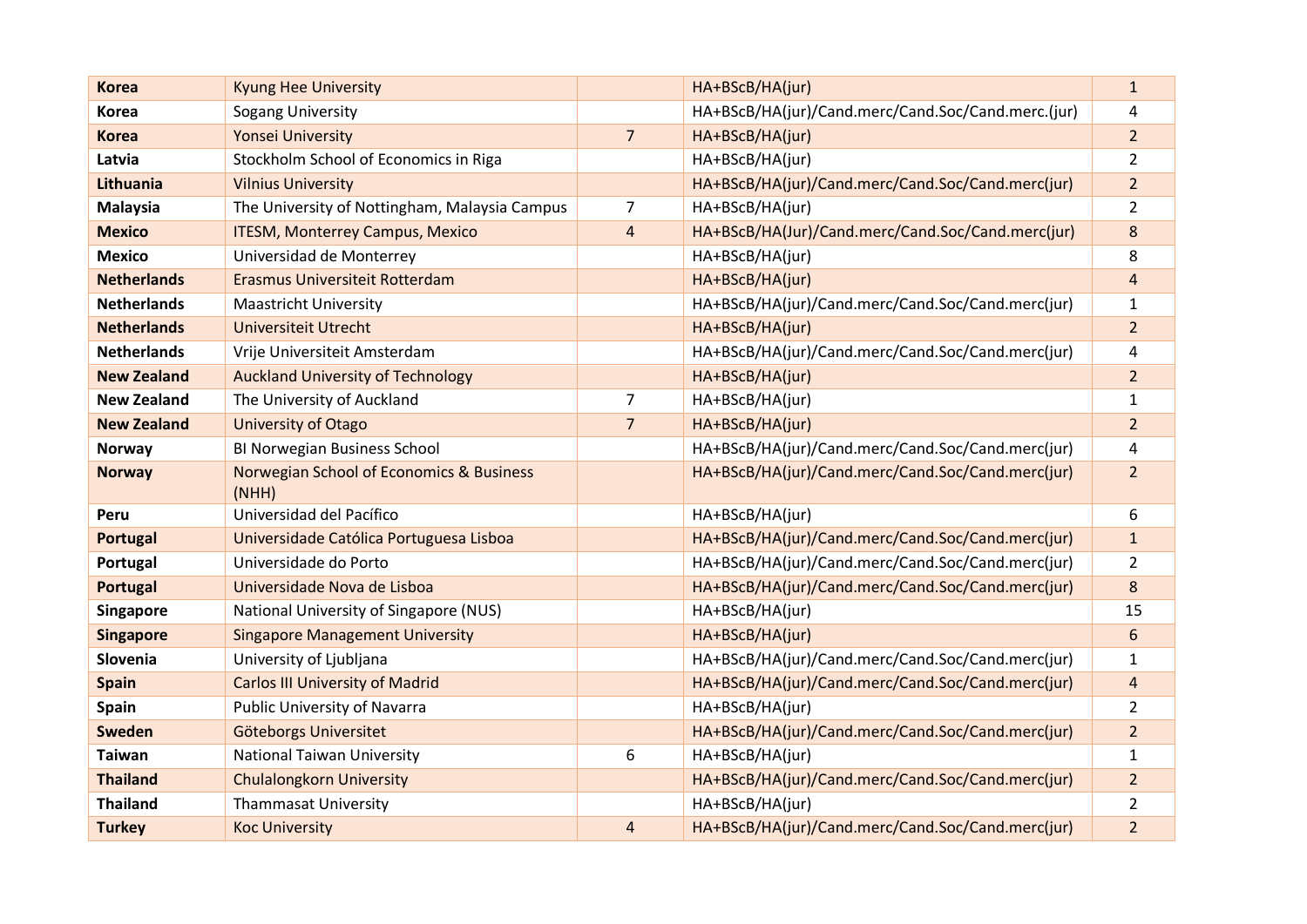| <b>United Kingdom</b> | <b>Bath Spa University</b>                            |                | HA+BScB/HA(jur)                                    | $\overline{2}$ |
|-----------------------|-------------------------------------------------------|----------------|----------------------------------------------------|----------------|
| <b>United Kingdom</b> | <b>Leeds Beckett University</b>                       |                | HA+BScB/HA(jur)                                    | $\overline{2}$ |
| <b>United Kingdom</b> | Loughborough University                               |                | HA+BScB/HA(jur)/Cand.merc/Cand.Soc/Cand.merc(jur)  | 4              |
| <b>United Kingdom</b> | <b>Newcastle University</b>                           |                | HA+BScB/HA(jur)                                    | 4              |
| <b>United Kingdom</b> | Sheffield Hallam University (SBS)                     |                | HA+BScB/HA(jur)                                    | 4              |
| <b>United Kingdom</b> | The University of Birmingham                          | $\overline{4}$ | HA+BScB/HA(jur)                                    | 3              |
| <b>United Kingdom</b> | The University of Greenwich                           |                | HA+BScB/HA(jur)                                    | 4              |
| <b>United Kingdom</b> | University of Bradford - School of Management         |                | HA+BScB/HA(jur)                                    | 4              |
| <b>United Kingdom</b> | University of Glasgow                                 |                | HA+BScB/HA(jur)                                    | 3              |
| <b>United Kingdom</b> | <b>University of Leeds</b>                            | $\overline{7}$ | HA+BScB/HA(jur)                                    | $\overline{2}$ |
| <b>United Kingdom</b> | University of Manchester                              | 8              | HA+BScB/HA(jur)                                    | 3              |
| <b>United Kingdom</b> | <b>University of Reading</b>                          | 10             | HA+BScB/HA(jur)                                    | $\overline{2}$ |
| <b>United Kingdom</b> | University of Westminster (Fee-paying)                | 5              | HA+BScB/HA(jur)                                    | $\overline{2}$ |
| <b>United States</b>  | <b>Bloomsburg University</b>                          |                | HA+BScB/HA(jur)                                    | 2 <sup>1</sup> |
| <b>United States</b>  | <b>Boise State University</b>                         |                | HA+BScB/HA(jur)                                    | $\mathbf{1}$   |
| <b>United States</b>  | <b>Florida International University</b>               | $\overline{7}$ | HA+BScB/HA(jur)                                    | $\overline{2}$ |
| <b>United States</b>  | <b>Michigan State University</b>                      |                | HA+BScB/HA(jur)/Cand.merc/Cand.Soc/Cand.merc.(jur) | $\mathbf{1}$   |
| <b>United States</b>  | North Dakota State University (NDSU)                  | 6              | HA+BScB/HA(jur)                                    | 10             |
| <b>United States</b>  | <b>Saint Louis University</b>                         |                | HA+BScB/HA(jur)                                    | $\overline{2}$ |
| <b>United States</b>  | <b>San Francisco State University</b>                 |                | HA+BScB/HA(jur)                                    | 12             |
| <b>United States</b>  | State University of New York, Albany                  | 6              | HA+BScB/HA(jur)                                    | $\overline{2}$ |
| <b>United States</b>  | The University of Alabama                             | 4              | HA+BScB/HA(jur)                                    | $\overline{2}$ |
| <b>United States</b>  | The University of North Carolina Greensboro<br>(UNCG) | MSc: 7         | HA+BScB/HA(jur)/Cand.merc/Cand.Soc/Cand.merc(jur)  | 6              |
| <b>United States</b>  | <b>University of Arkansas</b>                         |                | HA+BScB/HA(jur)                                    | 4              |
| <b>United States</b>  | University of California                              | 7              | HA+BScB/HA(jur)                                    | 4              |
| <b>United States</b>  | University of California, Santa Cruz                  | $\overline{7}$ | HA+BScB/HA(jur)                                    | $\overline{2}$ |
| <b>United States</b>  | University of Florida                                 | $\overline{7}$ | HA+BScB/HA(jur)                                    | $\mathbf{1}$   |
| <b>United States</b>  | <b>University of Mississippi</b>                      | $\overline{4}$ | HA+BScB/HA(jur)                                    | $\mathbf{1}$   |
| <b>United States</b>  | University of Montana                                 |                | HA+BScB/HA(jur)/Cand.merc/Cand.Soc/Cand.merc(jur)  | $\mathbf{1}$   |
| <b>United States</b>  | <b>University of Utah</b>                             | $\overline{7}$ | HA+BScB/HA(jur)                                    | $\overline{a}$ |
| <b>United States</b>  | <b>Western Carolina University</b>                    | 4              | HA+BScB/HA(jur)                                    | $\overline{2}$ |